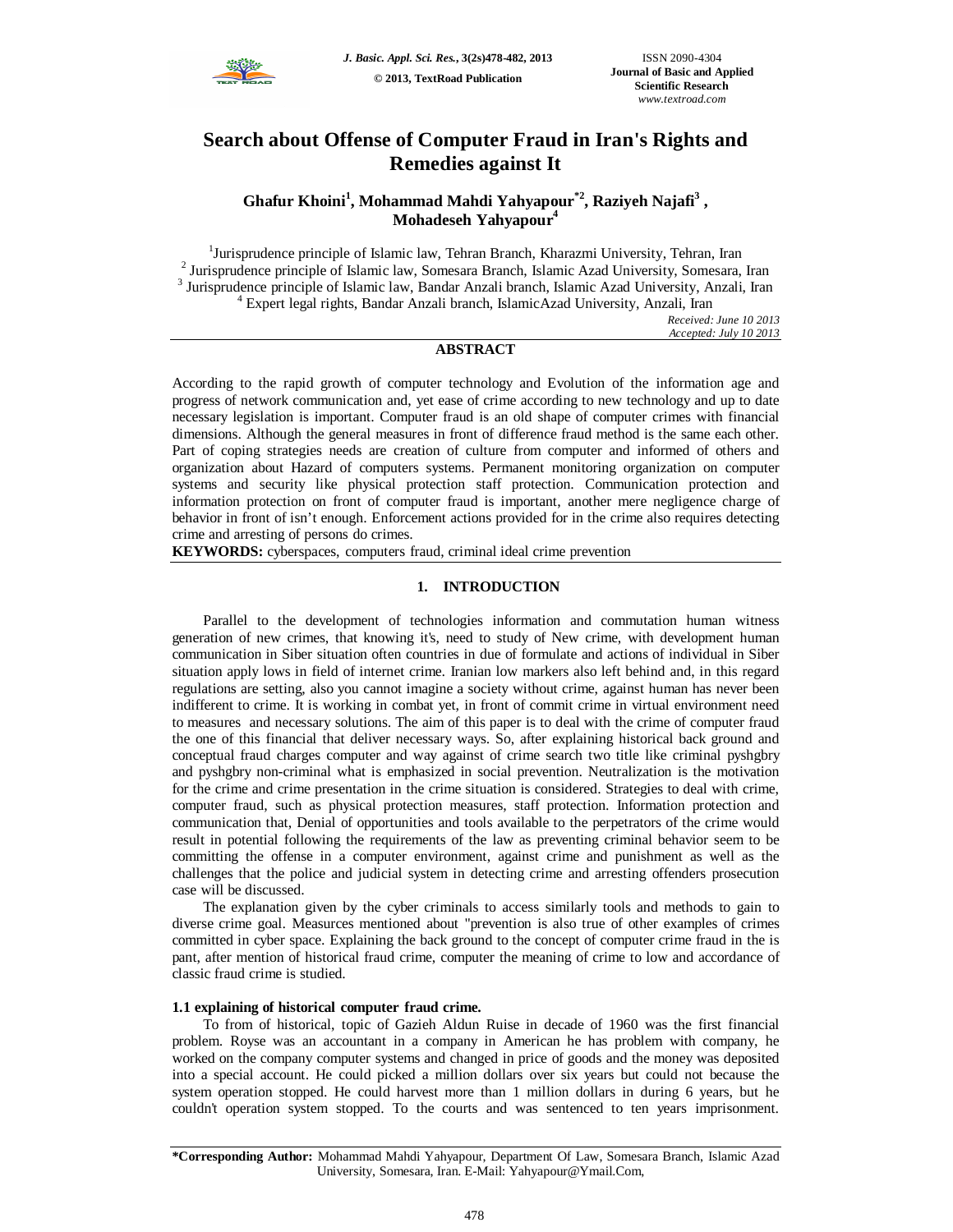Descriptive structure leader contentious as it was originally. Because the phenomenon of computer crime, fraud there was no detailed knowledge of the meaning of the nineties. each of those names that came. Today, it's the ultimate definition of computer fraud, crime finally, the definition of the crime of computer fraud case today. In committee the offense of computer fraud is net detailed however, generally speaking, with the accession of the legislative history of note 79/10/4 with the title all electronic materials are subject to the law. The first research of the computer crime law would come legislation to pretect the rights of creators in the history of computer software 79/10/4. in other leg is lative action against the crimes of E-commerce. Armed crime act legislation nert reaction 82/10/9 that in 131 article armed abuse with use computer seem to be offended. Low electronic in date of 80/10/17. legal response to crimes other than ecommerce was set up business relationship in the cyber space eventually, lawmakers passed legislation on computer crimes offenses seem to be the 1388, in the third chapter as the ft, fraud, computer fraud, negligence related to computer crime, which has received. Explaining the concept of computer crime, fraud. The Iranian penal code of laws related to criminal behavior that it's perspective fraud of crime in act of law punish perpetuators of fraud embezzle ment and bibery was approved in 1367. the law does not define fraud and only it suffices to mention the instances of crime are 1-people are proud to fictitious companies or a genies having jurisdiction fictitious businesses 2- Hopes to scare off people's real or unreal things. Giving false name or title side. How ever, fraud is defined as taking the property of an other through the use of combined in 67 act. Computer fraud in the context of criminal negligence electronic exchange. in the third season, as well as computer crimes include robbery. Every one to unauthorized computer systems or communications with acts such as entering changeable or stop of data or disorder system, money or properly or service or Grant financial learning for education. In addition to the prison sentence one to five years apart 20 million Rial until 1 hundred million Rial or both of them condemn Penalty. Examples cited in these cases, such as data entry stop and interference in the performance of massage is allegorical computer program or system. Computer fraud is also the positive action verbs can net from the basis of material crime another fraud being bound to the computer in terms of specific intent and necessity of taking with the traditional hasn't difference. How ever, computer fraud case data represented as corporal property in processing system the main difference between traditional fraud and computer fraud committed by these method are summarized in the traditional type of crime committed by resorting to fraudulent means to seduce the malbakhte until with his satisfaction will submit his own. Hence the lack of awareness of the condition of the victim of the offense is fraudulent. Required scan that cheated victims of crime against a person only imagine. With cheating a car the crime is net fixes How ever according to 67 article of low e-commerce there is possible of car fraud and processing of systems and commit of computers fraud. Another thing, there is straight relation between exist of found instrument and trail of victims and carry of his property that create tradition fraud. How ever, fraud shapes in classic fraud to commitment is to shape of carry property and found with use of communication and information of technology is the shape of abuse from diverse message data, programs, computer systems and communication tolls from remit.

# **2. presentation from crime**

Presentation of crime is a natural topic, human at the first of creation to instinctively defend from himself. this is one kind of prevention (hosseini 1383 40). Usually prevention of commitment of crime is more effective and useful from punishment. In computers crimes, prevention should be as a principle goal in every type of political mental. In political crime sentences when we say about prevention of crime our purpose is difference method of preventing of crime (Ardebilly, 1388, p119). Prevention of crime and collection of prevention commitment with the purpose of danger and create of crime phenomena from impossible way or decrease of it's commitment without emphasis of threat to punishment. In collection we can say prevention from crime in whole include of effective on crime sign that to shape of decrease or to shape Ideal. In a classify, prevention of crime is a un penal prevention that prevent from committee of crime with defend from punishment in penal principle. We have 2 kind of prevention public and special against with computers crime specially computer fraud need to a political method and programming in all of the shape. every crime are every classify quality have special program for against them. New today we can search to dependent and special computer crimes. So, in this port we consider to explanation of methods an way against with commitment of computers fraud. We consider to this classify mentioned in about.

#### **2.1. prevention of un penal from computer fraud crime.**

Prevention of commit crime include infer un penal about reasons of crime to purpose. fo decrease of crime or decline of mentioned crime as we said, un penal prevention is 2 kind of social prevention and situation prevention. Social prevention in straight way as a prevention of people guilty it mean's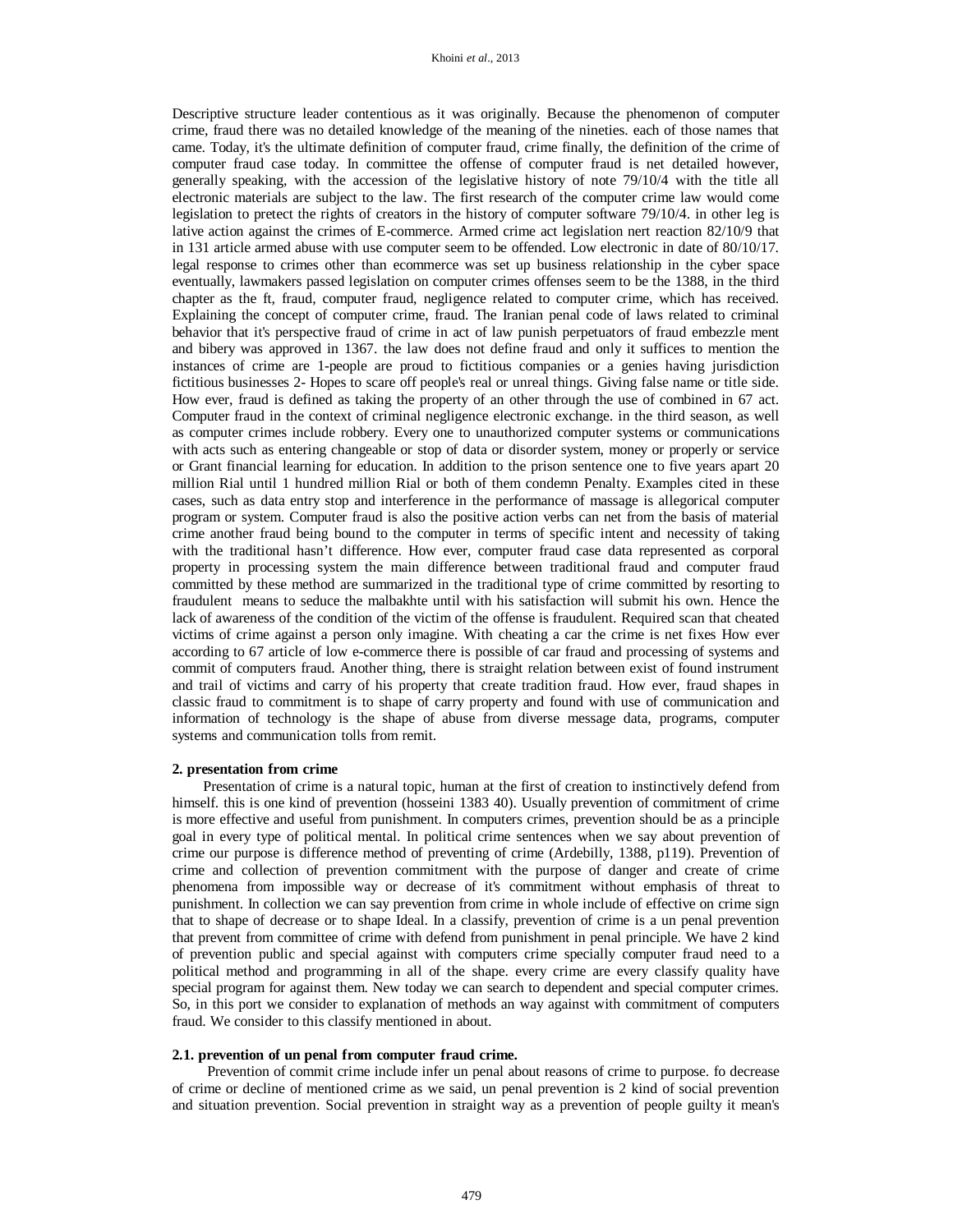prevention that people to be quality, however situation prevention more defend from crime and quality and commit of professional ways at the prevention of quality people.

#### **2.1.1 social prevention from computers crime fraud**

Social prevention is a collection of commitment and ways that effect on people and before commitment of crime in social prevention we try with increase of person knowledge and correction polite in special in teenager young people and so fo destroy of crime commitment in social fields like poverty and un employment that cause crime to be stopped in quality (Najafi Abrand Abadi 1382 p 1208). Social prevention including straight or unstreaght that it's purpose is effect on personality people until the organize of activity to be crime aspect (kenia 137 p78) so most important thing is social prevention , natural type of abuse that presentation of instrument exist commitment opportunity, a person far from it, social prevention is 2 kind of:

1. the social prevention to try growth of child for any reason as a circuit when he was show the criminal signs with early intervention in his surrounding to prevent future crime in chronicity.

2. the social prevention based on society that follow neutralization criminal factors in social surrounding (Agajani 1384 p 46)

# **a) Social prevention based on cyber**

one of the important thing in intervention and struggle with computer crime, is technical standards of professional people. when we have correct operation that we say to people what security way is important and what should professional ethics must be respected that's clear all of the people, governments, company in field of education, identification, learning of compute and new technology in international network infield of professional ethic and security measurements (Bastani 1383 p120). The most of criminal people are young people so, the most effective measures of the prevention of computer crimes training is adequate and timely information social prevention based on society of cibery the purpose of social prevention was based on society is prevent of formation and present of motivated criminal in social 1-Encourage and facilitate the legitimate and profitable updated motivation 2- having warned of cyber abnormalities if users notice that the network can enter their tasks efficiently to advance. This positive change in their lives they feel. User preference will net allocate thair vain things in cyber space (filtering 5 1387) get all of the people don't know about this technology and electronic instrument and communication is a toll entertainment and use of it. For change of this view we should use of media communication like tv. (dezyani 1381 p 46)

#### **2.1.2 circuma stances prevent fraud, computer crime**

Failure to complete community prevention and control in reducing crime, resorting to crime prevention, postural control is considered. channel collation and measures to prevent a situation that tends to dominate the circumstances surrounding the crime and it's control is disposed (Najafy Abrand adadi 1378 p147) Prevention measures aimed at stripping the state crime of opportunity and tools available to potential criminals. This type of prevention against social prevention rather than relying on the environment as a person. There are a varity of options for the prevention of cyber but, before addressing what is important to determine how these measure are unbearable to attack computers system.

2.1.2.1 Attacks and threats the risks that the most important step in creating a system for the protection of computer systems and computer fraud is a crime against. The first step in preventing crime evaluate those assets that must be protected. The next step is to evaluate the assets against which risk should be supported and the dangers of what specifically comes. Hor ware, software and data communication in different way is at risk. A computer system may be a potential risk to a person or an event, an object may be paired to attack the system. People are the biggest threat to computer security financial computer attacks are often preformed by internal staff are aware that electronic techniques (Nury 1383 p 26) in contrast, there are certain types of computer fraud, the lure criminals who are attempting to earn money and more to computer as a channel for commercial of goods or service or instrument for buying and selling in e-commerce. Examples of fraud involving the scale of goods for delivery in the supply of money for credit card fraud is a non- delivery or adulterated samples (report of computers criminal 1387 p 79)

#### **2.1.2.2. method of protecting computer systems**

Various measures for protecting computer systems from attack there is a regulatory today including physical space in the from of examples of cctv cameras to control places. Exists, but, what is used in the cyber space. A set of computer programs is done in terms of planning for their all data on the electronic exchange of all the users that are on the offense to collect the relevant authorities to live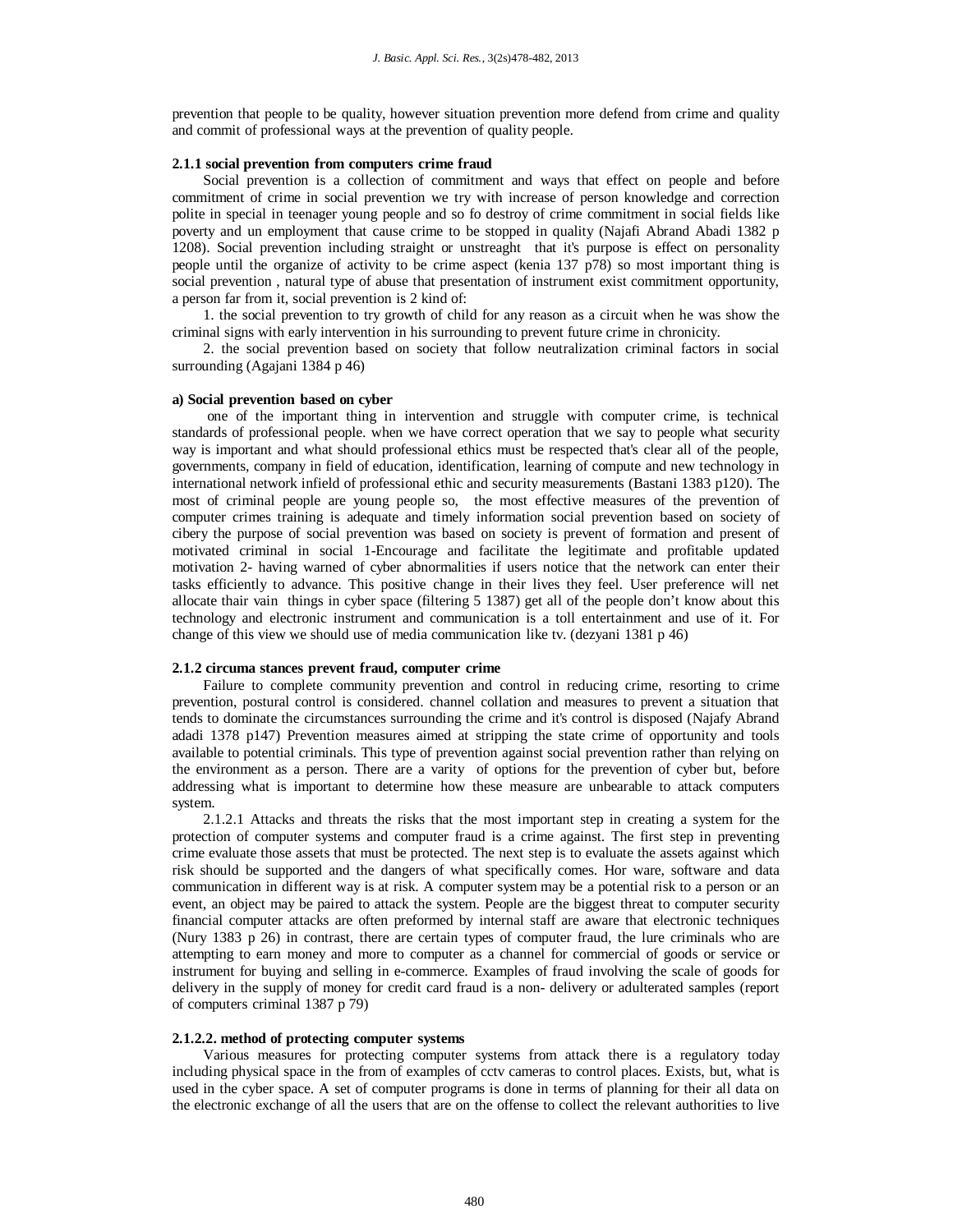is searched. This has been partially addressed criminals act states that some of the police have been called cyber patrol, because such things are under control cyber crime or any other anomalies imply to notify the proper authorities.

# **A. Physical protection:**

Physical protection means protecting computer media, computer equipment, computer systems and reality under different types of natural disasters, accidents and attacks against public.

## **B.Staff protection:**

Protection policy that will cover those employees authorized to do so by the system are. Most financial crimes by the computer and net being guilty privacy breakers (report of criminal crime p69). in some cases, the policies are regulated. For example, some organizations do not allow employees to take home with you the secrete information an ether way, allow them from their home use of modern that connect to data information. In this case, the data can be copied in terms of employee protection measures are needed to promote personal softy including n-necessary research before hiring. 2 monitoring and suffix control of manager on staff operations 3- training to employees. Sometimes the crime of false records or information by employees. 4- Rolling program of work for employees. Because some attacks, intrusion or un authorized users long time continues control requires the implementation of along- term solution to these attacks would be possible to identify some.

#### **C.Protection of communications:**

Another thing of security method and protection. Protection of communication including protection of post, fax, telephone, sound post communication and protection of transfer data from system to system by connect of network. Professional criminals to commit fraud, or computer system may directly for their own benefit target. Community protection measures to keep criminals on the most important professional. Communication protection, methods and diverse instrument including word password, privacy and data transformed creation of protection that system and inner network from at her network, access control, encryption method, technology fiery wall protection actions. The last type of safe guards that protect operation, measures to identify and pretect against threats at the operation means that the system would endanger. Operation protection 2 kind of computer protection including:

1- methods in which knowledge and information among the potential victims of possible crimes increase 2 methods that can be perpetrators of computer crime back. This process have 3 step the first step: clean of information that quality need to them. The second stop identified probably methods that quality for gaining information and the last step: developing measures to deal with possible implementation methods (estorky p 225)

# **2.2. criminal offense of computer fraud prevention**

Off enders are not just social order is threatened , but also the power of the state against the threat of increased criminal obvious weakness of this government seeks government crack down on crime and criminal sis particularly (Norbaha 1377 p 23). The criminal policy problem lies and how to deal with crime and quality and selection of punishment and deal with quality. (reporting about prevention of crime 1375 p 2)

#### **3.Conclusion**

One of the examples of computer crimes that are motivated by material gain illegal computer network environment committed is fraud computer crime. Essentially, the impact of cyber crimes that are far more damaging than the crime and has a great tradition, far more damage that it would have on thus, as communities have to deal with in the physical world, deliver of suitable way for against and prevention of commitment crime in virtual environment that have difference characteristic that real situation is one of the important thing. In this article we will try other ways to fight and prevent criminal an penal about computers fraud. So use of unpunishment way is according to against of situational and social in front of crime commitment the social method for against of fraud crime computer should be progressed culture of people in use of new technology and change of people view and familiar them from main function of this technology an progress of Role education of parents and educational institute in decrease of crime commitment is emphasized failure to deal with the situation with the community in addressing crime reduction or containment will present. The purpose of against state the offense opportunities away from the donors to a computer system. In this regard , the most important step in a computer system to identify hazards that result creation of protection program for